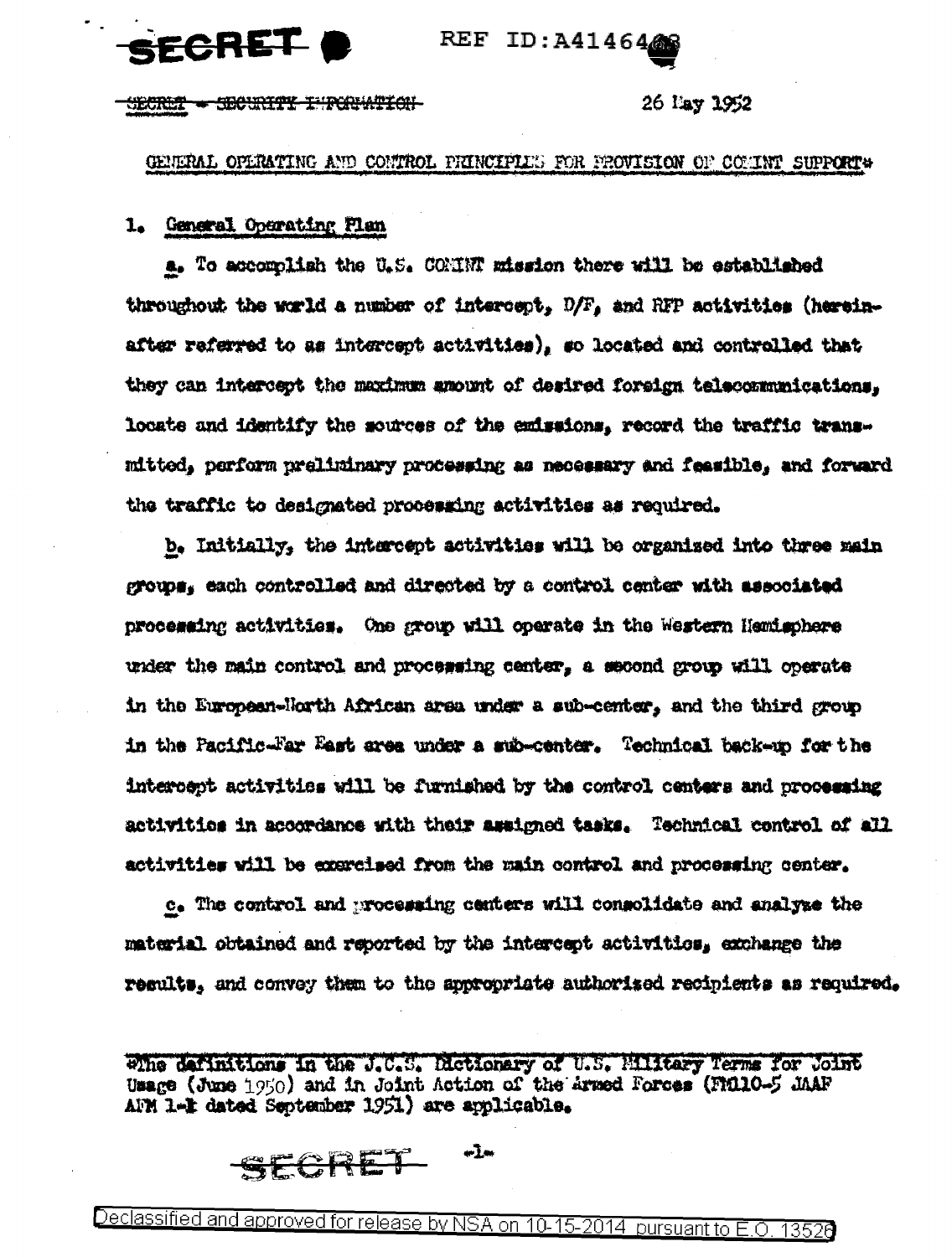REF ID:A41464

SECRET

SECRET

d. In addition to the foregoing, there may be certain decembralised field activities as required to facilitate commutions or to provide close support for military operations.

e. Adequate communication channels will be provided whereby material sollected by the intercept activities can be promptly conveyed to the proper control centers and proceeding activities, and whereby proceeding regults can be forwarded to sporowriste recipients on a timely basis. Commanisation champels will also be provided for necessary control directives and for exchanges of technical material among CONINT activities. The Joint Principles for Communications prescribed in "Joint Action of the Armed Forces" shall apply in regard to the provision, operation, and control of the aforementioned channels.

2. Operational Control

a. For purposes of control of military CGHRT activities, the Director shall have the status and authority of a unified commander.

b. Operational control of all COUNT sotivities will be exercised by the Director, except as delegated by him on a revocable basis to other euthorities under circumstances hereinafter indicated. He will mormally issue necessary operational directives directly to control centers. In scoordance with these directives, control essears will assign operational missions and specific tergets for coverage directly to subordiffic activities. The Director may also impus operational directives direct to these activities. Operational matters which require administrative action at control and processing centers or intercept activities willbe referred to the administrative authorities concerned.

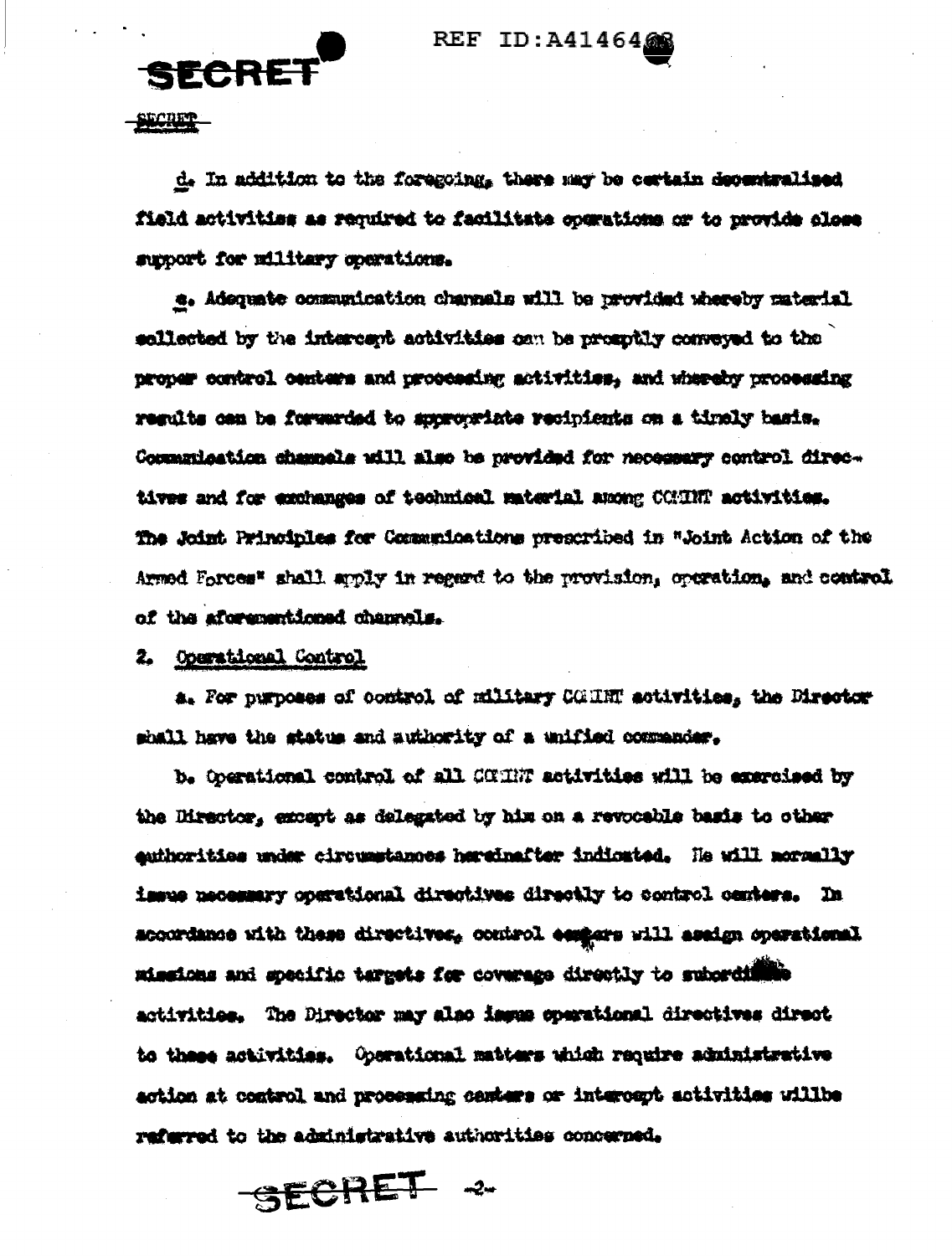# REF ID: A414646

# 3. Administrative Control

57.613.

SECRE

Intercept activities will normally be uni-Service and will be under 在 the administrative control of the authorities providing them.

b. Control and processing activities may be sither uni-Service or Joint. as circumstances require. Those which are uni-Service will be administered by the Dervices providing them. Those which are Joint will be administered by the litrector to the extent necessary for the accordishment of his mission. and otherwise by the authorities involved.

4. Security and Other Control Provisions

a. The Director will prescribe, in accordance with national policies, regulations for, and will exercise, as necessary for the maintenance of requisite security, supervisory control (including inspections) of, the distribution and handling of CONNT materials and matters directly related thereto.

b. Operational and administrative relationships within the Department of Defense not specifically covered herein will conform to the provisions of Joint Action of the Armod Forces (FM110-5 JAAP AFM1-1) and applicable policies and directives of that Dopartment.

5. Basic Support Principles

All CGHNT functions and tasks will normally be undertaken under the operational control of the Director, except those which by their nature, or the purpose sarved, can be more effectively and efficiently performed as decentralized operations under delegated authority.

# 6. General Support

The Director will normally retain control of all COMIN activities conducted for the purpose of providing general support.

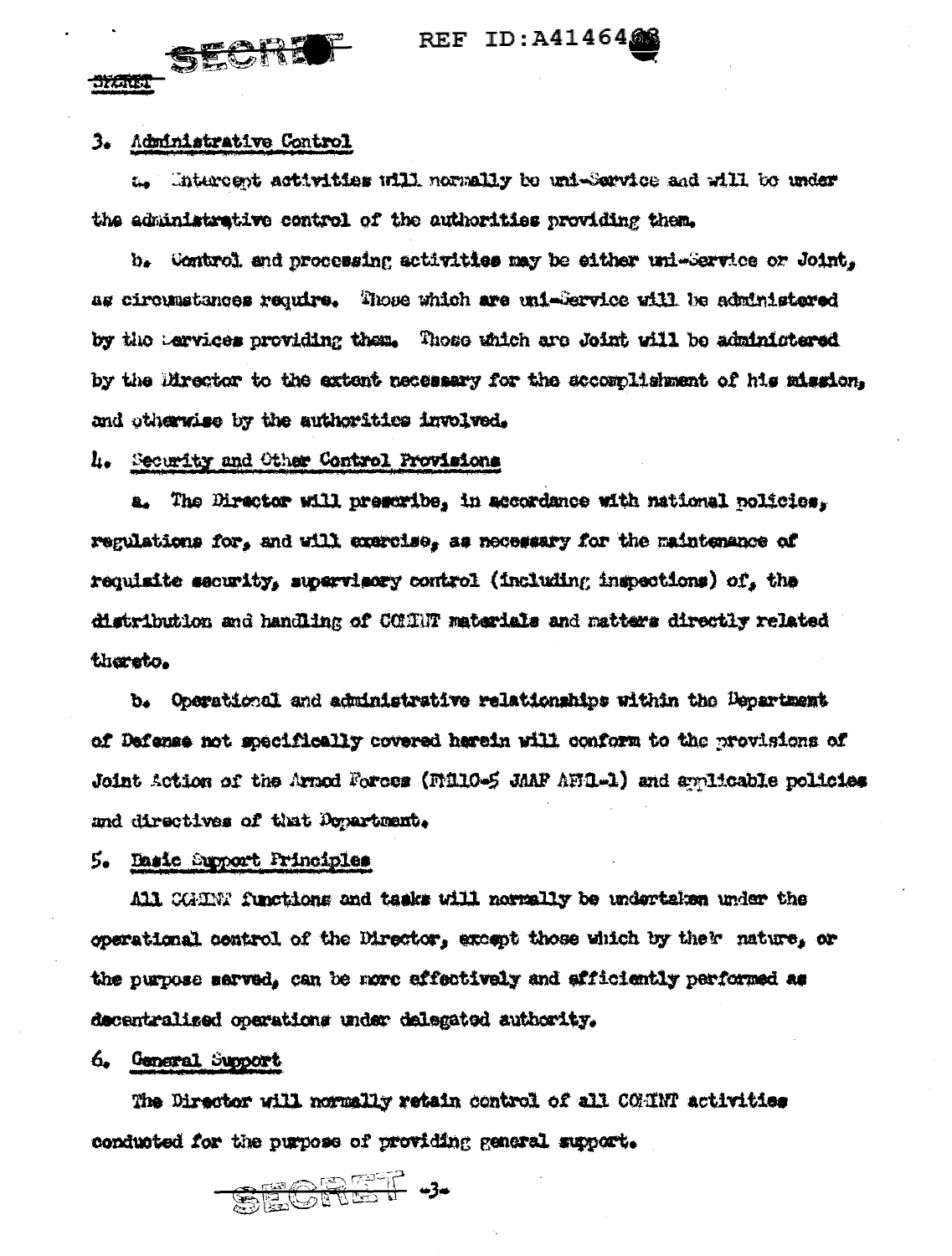# SECRET

REF ID:A41464

**SECRET** 

#### 7. Close Support

a. The Director will, for specific close support tasks, normally delegate to a unified or uni-Sarvice commander oparational control of certain COHNT units or teams within the latter's geographic area of command, when such control is desired by the commander and when all four of the following conditions obtain:

- (1) The commander has tactical command of a particular operation. or a continuing operation of a special type. with which there must be direct and close coordination of the interception and. processing of traffic from forces tactically conosing the operationt
- (2) The nocessary processing must be done at or near the point of interception, or the point from which the supported operation is being tactically controlled. if the results are to be of operational value to the commander:
- (3) The required CCMM can be efficiently produced on this decentralized basis within the time limits required for tactical use and without undue detriment to the satisfaction of other COUNT support requirements; and
- (h) The necessary close support cannot be provided with adequate results, or prospects thereof, by activities under operational control of the Director.

b. The Director may also delegate control as in a, above, to another authority who has a unique support requirement in other special circumstances considered by the Director to warrant such delegation.

 $\frac{1}{2}$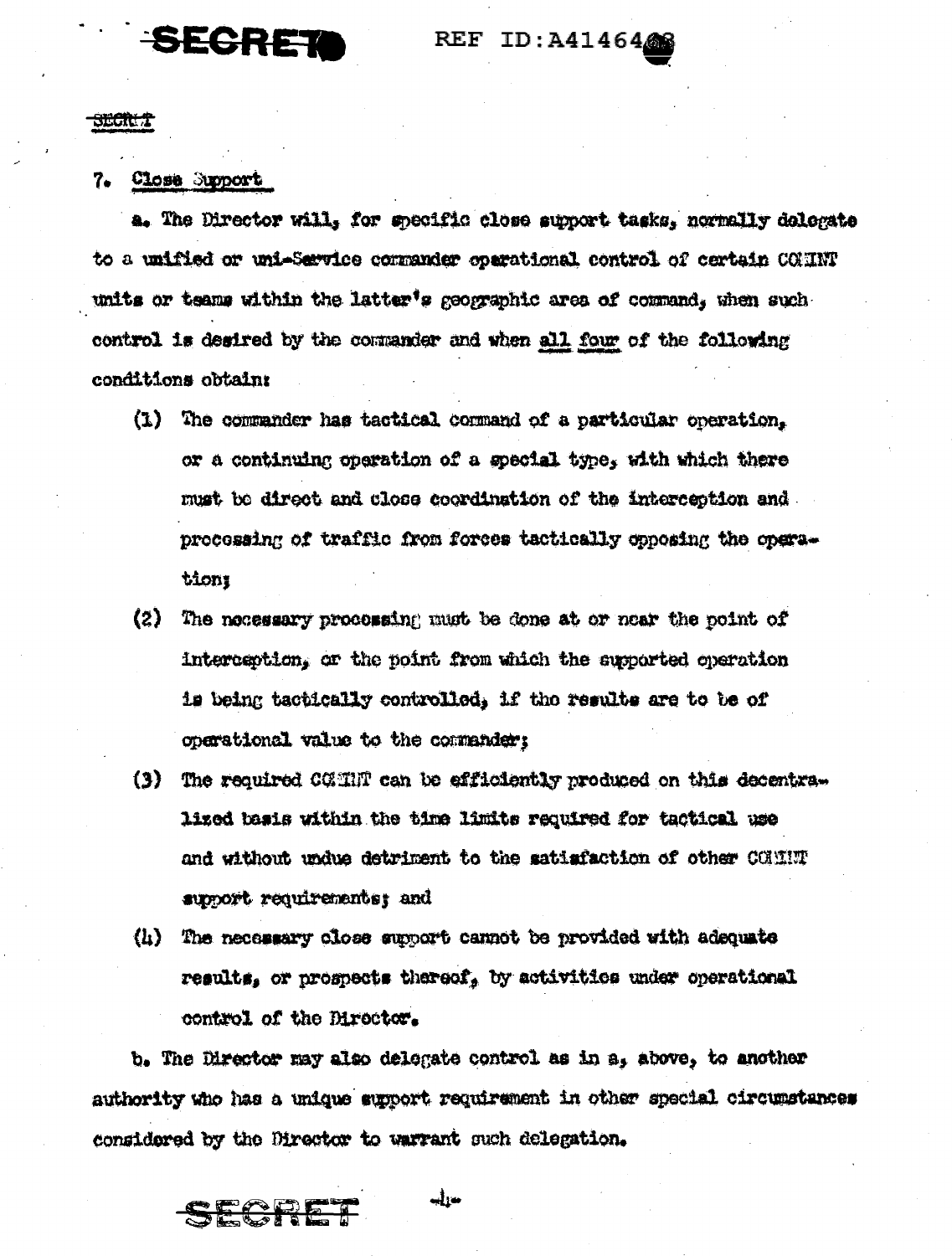REF ID: A4146466

**CECRET** 

SECRE

c. The Director will normally retain operational control of all other COMINT activities conducted for the provision of close support, especially there

- $(1)$ global or other extensive COMMT operations involving a substantial commitment of the available COMMT repources are required, or
- (2) the required level of technical corpotence, the necessary special equipment, or the relationship that must be naintained with other sumort tasks is such as to require integration of the particular activities involved with other activities remaining under the Director's control, or
- (3) greater economy and flexibility in the use of COMIN resources can thus be achieved without appreciable loss in effectiveness. Or.
- (4) the raw traffic involved cannot be readily identified and segrenated.

d. COMMT activities over which operational control is delegated as in 7a. above will remain under technical control of the Director and will submit operational reports as required by him.

8. Nutual Support

a. COMINT activities operating under the Director's control and those under delegated control will cooperate directly and exchange technical natter and COMMNNNN os required by their assigned tasks.

 $-5 -$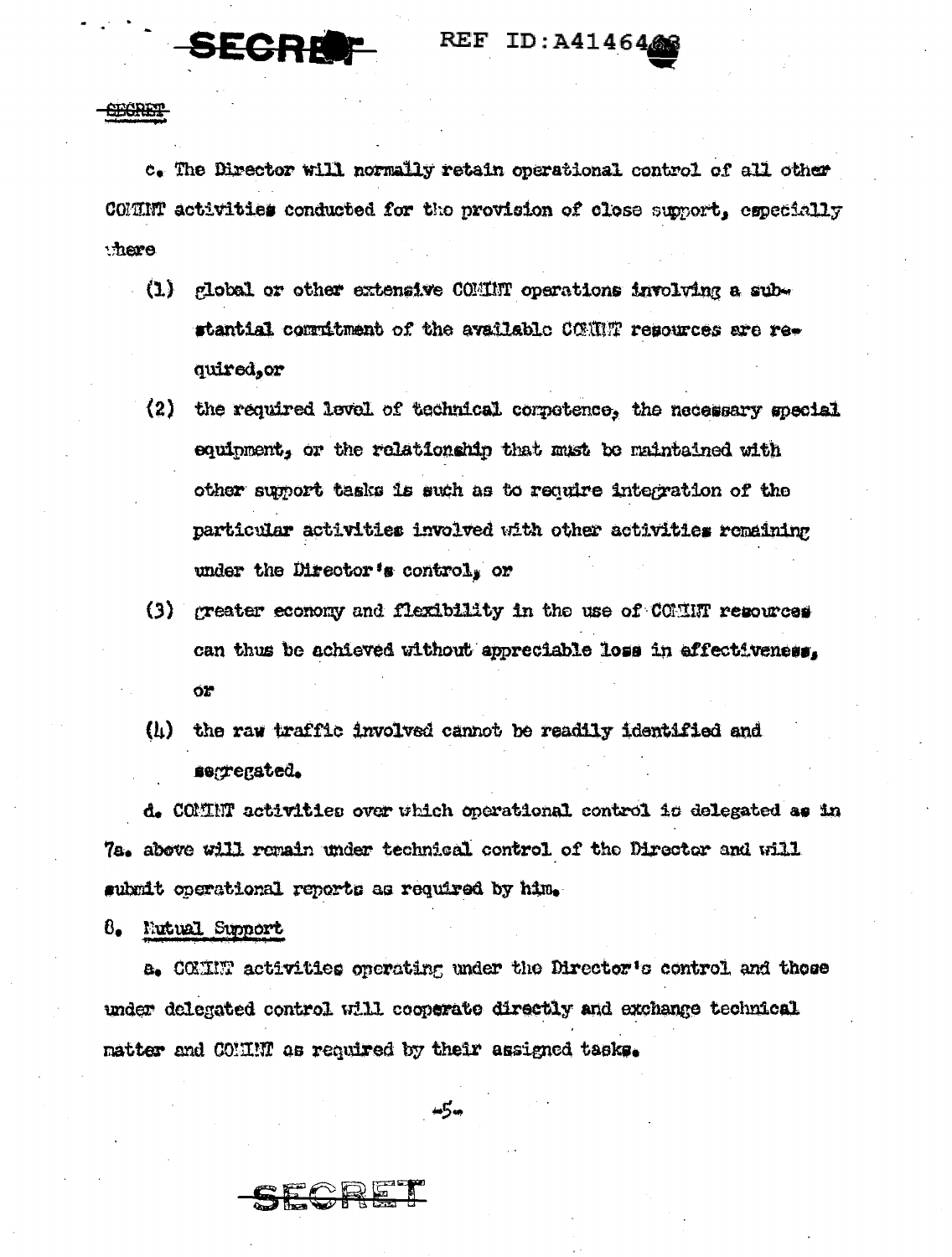**REF ID:A4146468** 



<del>aicnir</del>

b. All cooperation and liabson between U.S. and foreign COUNT activities shall be under the control of the Director within policies established by the cognizant National CONNR authorities. This control may be delegated where necessary in connection with close support tesks.

c. Research and development for the support of CONINT activities will normally be conducted by the Director, with such assistance as he may require from, and as can be furnished by, other agencies.

9. Logistic Support

Logistic and administrative support for COMINT activities, based on recommendations of the Director as sporoved by appropriate authorities. will be provided by designated Departments, agentics, and commands.

#### 10. Allocation and Direction of Effort

In the allocation of responsibilities to the various components of the U.S. CONINT organisation, and in the direction of their effort, the following general principles will spoly:

a. The major portion of the intercept resources will be reserved for control by the main contex as necessary to provide the basis coverage for general support. In assigning tesks to intercept popitions so reserved, due regard shall be had for the raw material requirements of processing activities associated with, and in the same area as, the intercept facilities. Additional poritions will be controlled by the main center as necessary for other support tasks which it is required to perform. The remaining resources will be allocated for control by sub-centers, or other designated authorities, for supplemental general support and for the close support as may be required.

 $-6$